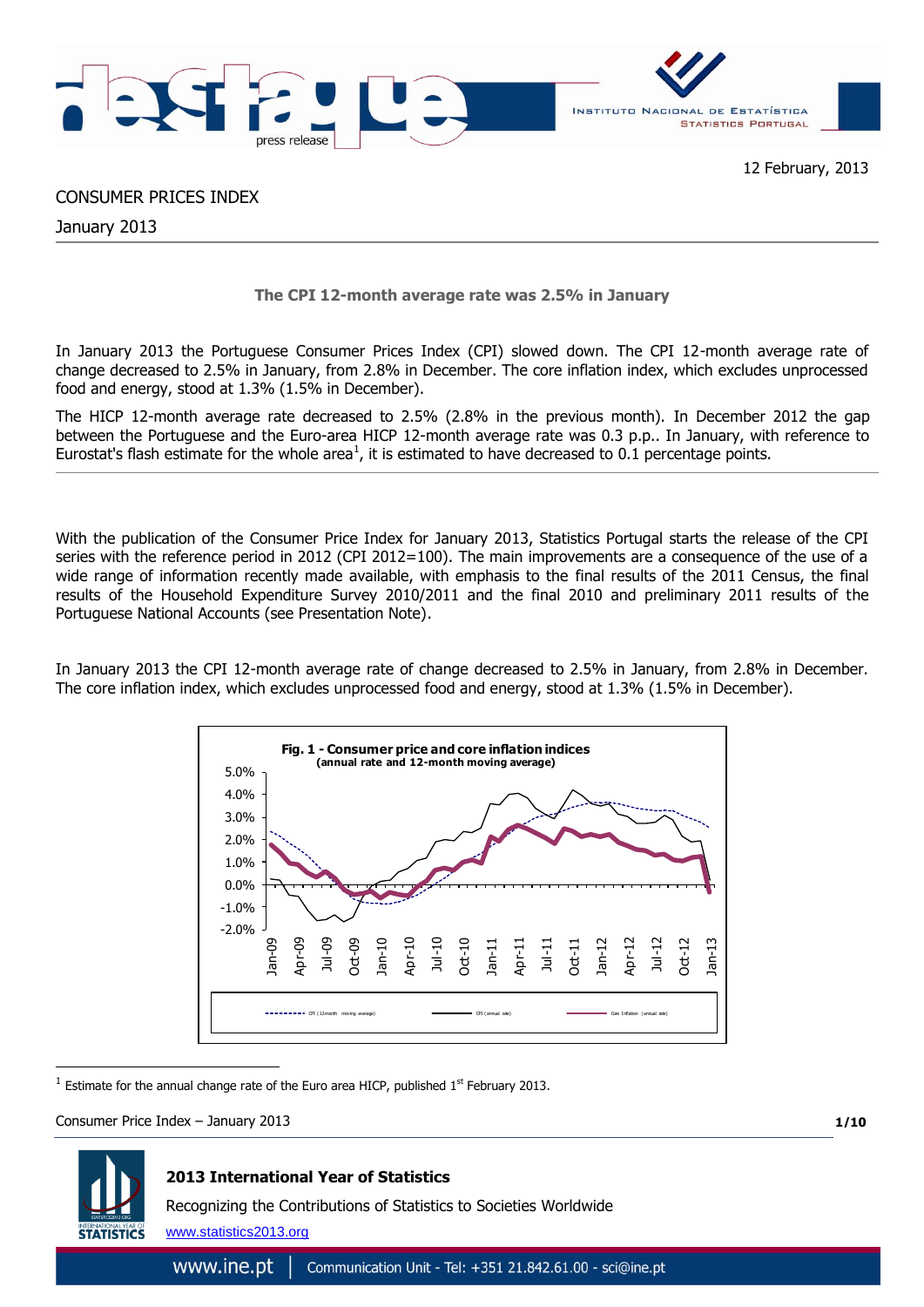

In January 2013, the CPI recorded an annual increase of 0.2%. This result was mainly due to the cancellation in the CPI of the base effect of tax changes introduced in January 2012, in particular VAT. The CPI at constant tax rates, which measures the impact of tax changes on consumer prices, assuming that these are immediately and fully incorporated, suggests an impact of approximately 1.1 p.p. in January 2012 due to VAT changes. Another base effect is associated with the pronounced increase of health user payments in public services in January 2012, which was significantly lower in 2013.

The improvements of the weighting structure accentuate the seasonal pattern of the CPI, due to the increased relative weight of some seasonal goods and services.

This effect is most evident at the beginning of the year, as a result of price reductions in clothing and footwear as well as lower prices for air transport. These effects tend to be cancelled in the subsequent months.

The simulations performed to evaluate the effect of updating the weighting structure places the impact on the January CPI in the interval  $]-0.5$  p.p.;  $-0.7$  p.p. $[^2$ .

The core inflation index stood at -0.3% in January. The prices of unprocessed food and energy products rose by 2.8 and 2.0%, respectively.

The most significant changes in the annual rate of change were recorded in Food and non-alcoholic beverages, Housing, water, electricity, gas and other fuels, Transport, Restaurants and hotels and Health.

In January 2013 the CPI monthly rate of change showed a sharp decline, standing at -1.2%.

The largest downward contribution to the monthly rate of change came from changes in prices of Clothing and footwear, which recorded a monthly rate of change of -18.9%. Downward pressures came also from Transport prices, namely from air fares, with prices decreasing after having registered a sharp increase in December 2012. This CPI division recorded a monthly rate of change of -1.9%.

The HICP 12-month average rate decreased to 2.5% (2.8% in the previous month). In December 2012 the gap between the Portuguese and the Euro-area HICP 12-month average rate was 0.3 p.p.. In January, with reference to Eurostat's flash estimate for the whole area, it is estimated to have decreased to 0.1 percentage points.

In January 2013, the annual rate of the Portuguese HICP stood at 0.4%. According to the available information for the Euro-area, in December 2012 the difference between the Portuguese HICP annual rate and the average of the group stood at 0.1 p.p.. In January 2013 this difference is expected to be more negative, with reference to Eurostat's flash estimate for the whole area.

The Portuguese HICP recorded a monthly rate of change -1.3% in January 2013. With reference to Eurostat's flash estimate for the Euro-area, the monthly rate of change of the Euro-area HICP is estimated to have stood at -0.8%, 0.2 p.p. higher than in the same period of the previous year.

1

<sup>2</sup> It should be mentioned that is not possible to accurately measure this impact due to two reasons: there was a change in the products subject to price collection and there was a change in the detailed weighting structure with the introduction of the results of the HBS 2010/2011.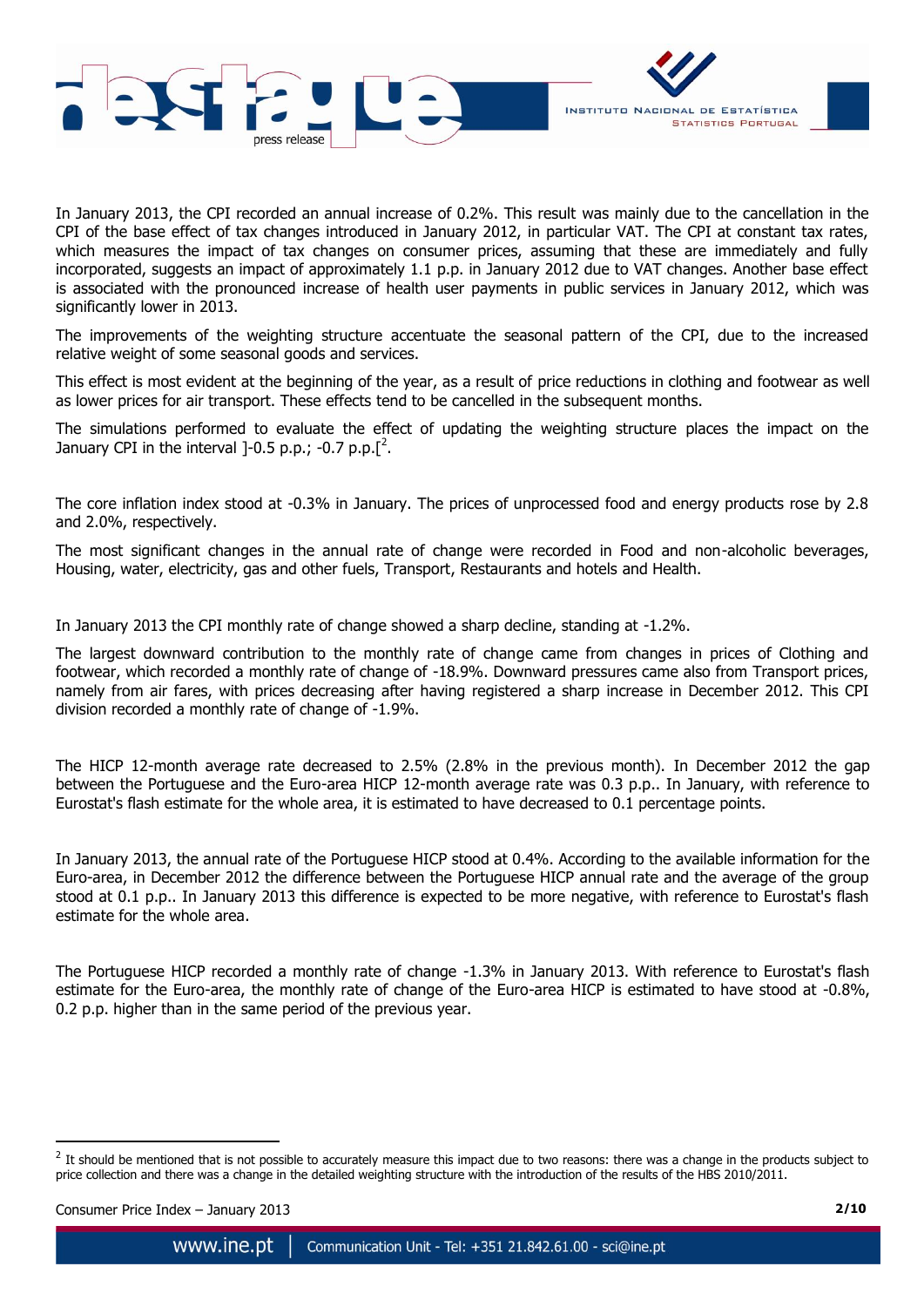





The January 2013 CPI/HICP will be released on March 12<sup>th</sup> 2013

Consumer Price Index – January 2013 **3/10**

www.ine.pt Communication Unit - Tel: +351 21.842.61.00 - sci@ine.pt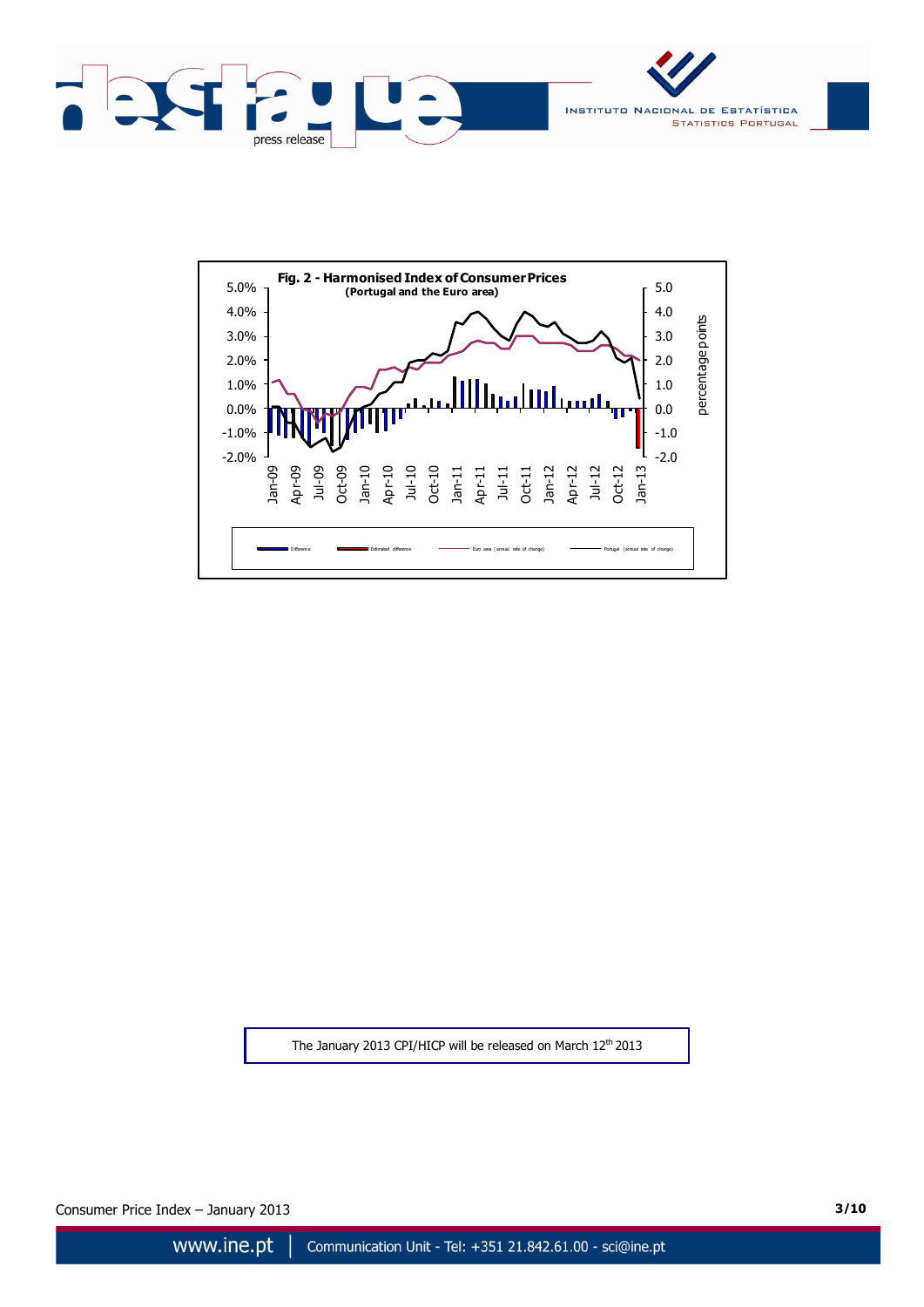



#### **Presentation note: CPI series 2012=100**

With the publication of the Consumer Price Index (CPI) for January 2013, Statistics Portugal starts the release of the CPI series with the reference period in 2012 (CPI 2012=100). This change complies with the regulations of the European Commission and Eurostat recommendations for the compilation of the Harmonized Index of Consumer Prices, aiming at ensuring the highest quality of information produced, and incorporates a wide range of information recently made available, with emphasis to the final results of the 2011 Census, the final results from the Household Expenditure Survey 2010/2011 and the final 2010 and preliminary 2011 results of the Portuguese National Accounts.

One of the main changes was the use, as a primary source for the calculation of the weights of the CPI and the Harmonized Index of Consumer Prices (HICP), of the households' final monetary consumption expenditure of Portuguese National Accounts. Using information from National Accounts will ensure the appropriate update of the weights at the aggregate level on an annual basis, reflecting not only price changes but also changes in quantities of goods and services purchased by households. Information from National Accounts, which reflects the integration of several sources, including HBS, ensures a high degree of consistency with other fundamental variables for economic analysis. The national accounts are compiled using supply and use tables, matching available resources of each product (domestic production and imports) and the respective uses (exports and domestic spending) at a relatively detailed level.

The differences in the relative weights of household expenditure between National Accounts and HBS partially reflect the use of additional information by the National Accounts, which introduce adjustments that may have a significant impact in some cases. For example, in the case of expenditures of reduced amount, less frequent and less documented, an underestimation may occur in the HBS. These are some of the reasons justifying the adjustments introduced by National Accounts, which are now incorporated in the CPI and the HICP weights.

National Accounts are the primary source for the calculation of more aggregate level weights. However, given that the number of products included in CPI and HICP is higher than those available from National Accounts, HBS continued to be an important source of information for determining the CPI weights.

The use of the latest HBS results also guaranteed the update of the CPI basket of goods and services, in order to include new products and to exclude those that are no longer relevant in the household's expenditures. The HBS results were complemented with additional and more updated information, notably in the cases of cigarettes, electricity, drugs and pharmaceuticals, new cars, motorcycles and telecommunications services.

Other improvement was the change in the frequency of monitoring the prices of some goods and services. Most products falling within Transport, Recreation and Culture and Miscellaneous Goods and Services, with higher expression for Furnishings, household equipment and routine maintenance of the house, changed from quarterly to monthly price collection.

Finally, another improvement in the January 2013 CPI is the new rents survey, which benefits from the results of 2011 Housing Census, and allows following price dynamics in the housing rental market. The previous survey was based on the results from the 2001 Census.

## **Table 2: Changes in CPI weighting structure**

|    | $COICOP1$ divisions                                                   | previous<br>weights | current<br>weights |
|----|-----------------------------------------------------------------------|---------------------|--------------------|
| 01 | Food and non-alcoholic beverages                                      | 178,5               | 196,1              |
| 02 | Alcoholic beverages and tobacco                                       | 33,5                | 35,8               |
| 03 | Clothing and footwear                                                 | 45,3                | 66,6               |
| 04 | Housing, water, electricity, gas and other fuels                      | 120,5               | 92,9               |
| 05 | Furnishings, household equipment and routine maintenance of the house | 60,4                | 63,8               |
| 06 | Health                                                                | 81,7                | 70,2               |
| 07 | Transport                                                             | 175,9               | 143,4              |
| 08 | Communication                                                         | 31,0                | 36,9               |
| 09 | Recreation and culture                                                | 61,9                | 78,6               |
| 10 | Education                                                             | 23,2                | 15,6               |
| 11 | Restaurants and hotels                                                | 106,1               | 94,9               |
| 12 | Miscellaneous goods and services                                      | 81,9                | 105,2              |
| 00 | All items                                                             | 1000.0              | 1000.0             |
|    |                                                                       |                     |                    |

1 - COICOP – Classification Of Individual Consumption by Purpose

## Consumer Price Index – January 2013 **4/10 4/10**

www.ine.pt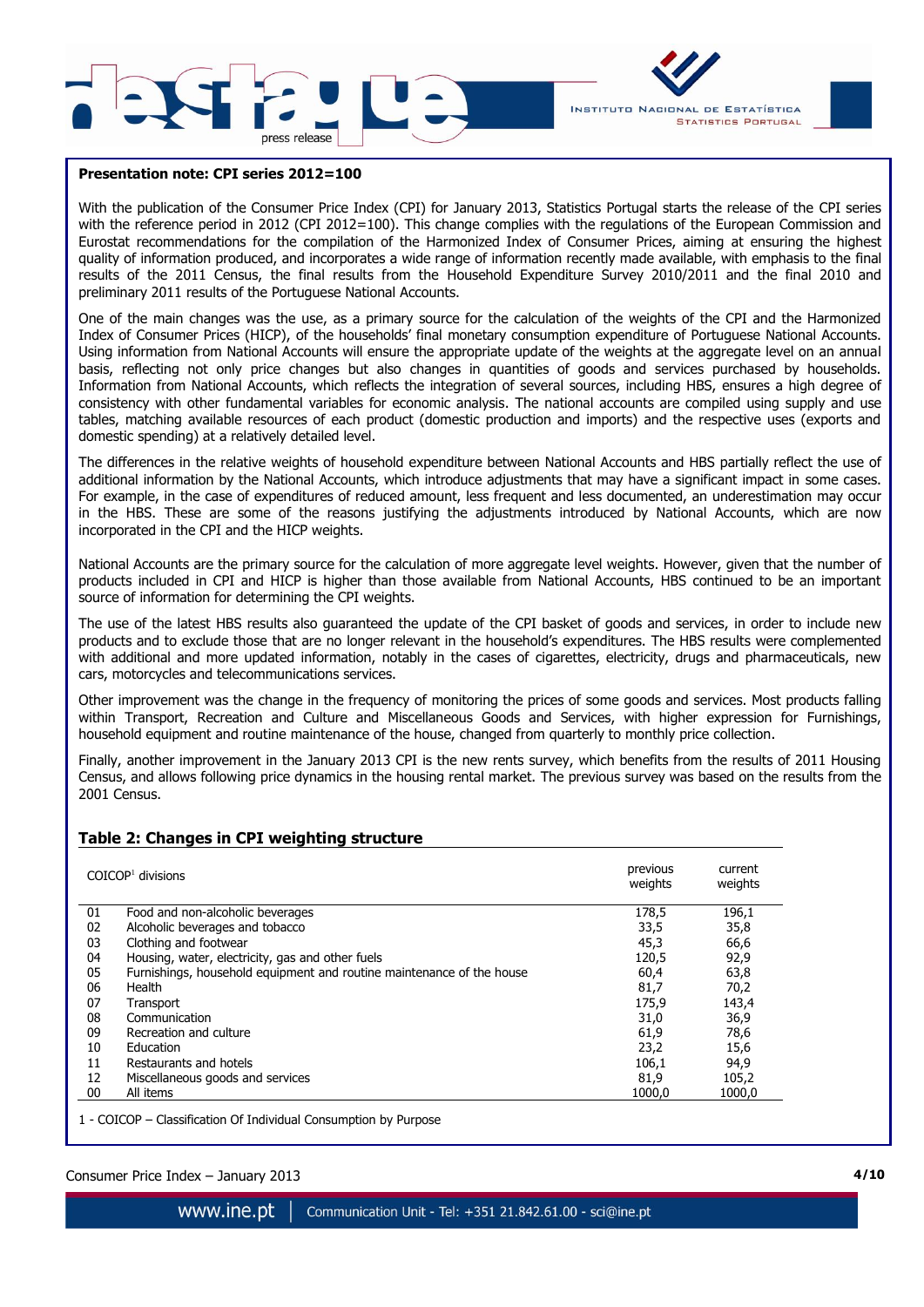



The improvements of the weighting structure accentuate the seasonal pattern of CPI, due to the increased relative weight of some seasonal goods and services. This effect is most evident at the beginning of the year, as a result of the reduction in clothing and footwear prices as well as lower prices for air transport. In March and April, those effects tend to be cancelled out when new spring and summer clothing and footwear collections start to be available in the market, and in Easter. During 2013, these seasonal price effects will tend to be compensated.

Consumer Price Index – January 2013 **5/10 5/10**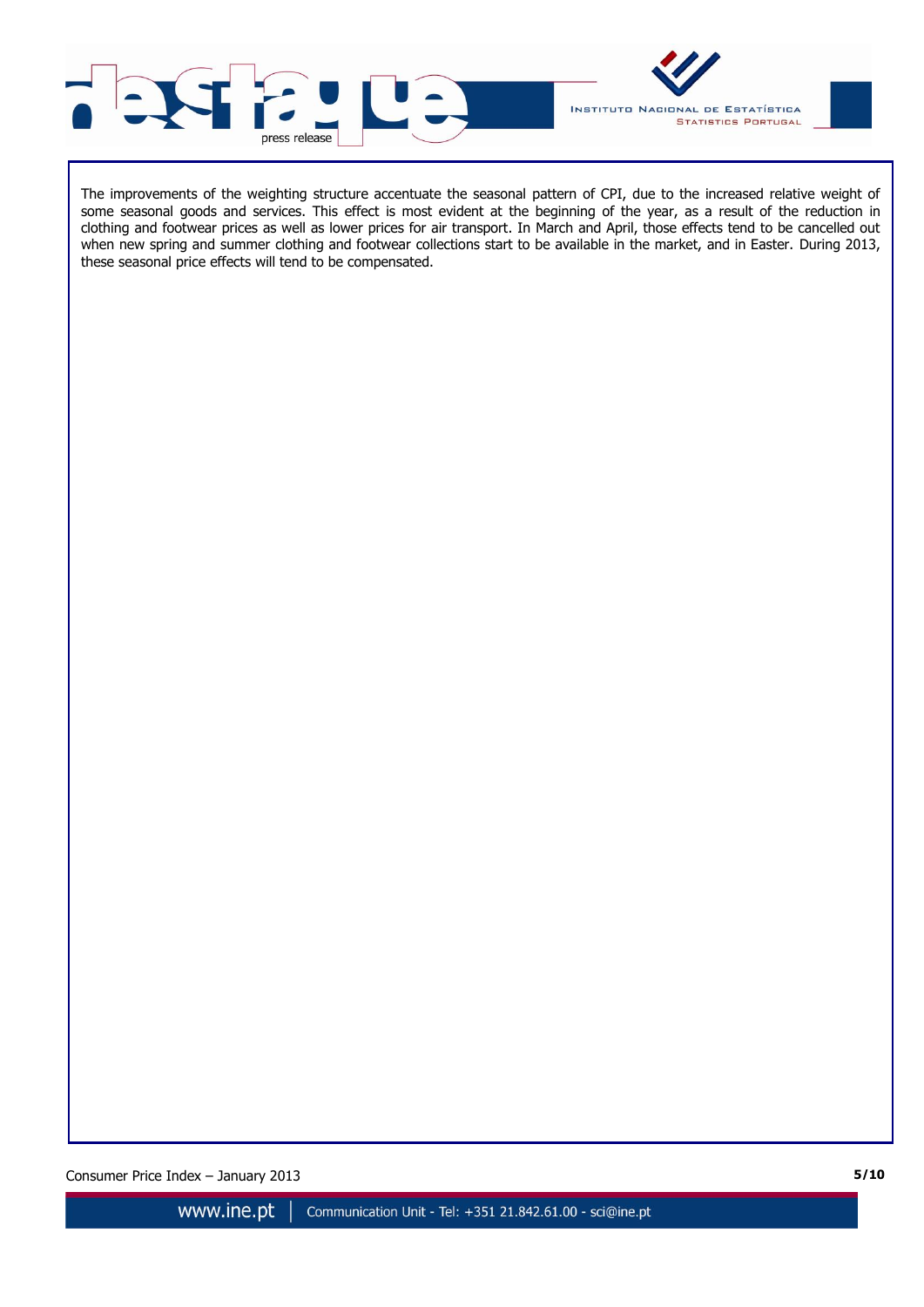



#### **New Rents Survey**

#### **Introdution**

Statistics Portugal publishes results from the new rents survey. This survey has as one of its goals the determination of the average value of rents by square meter of net area as an input to the national CPI and the HICP.

This new edition of the rents survey, starting in January 2013, was motivated by the changes in the urban rent market legislation and by the availability of data from the 2011 Census. This new data has enabled to update the dwewllings sample.

## **Housing Rents**

In national terms, in January 2013, compared with December 2012, the average value of rents by net area increased 0.5%. Social rents increased 1.3% and non social rents increased 0.5%.

#### **Methodological caracterization of the new survey**

This survey considers a different treatment between social rents and non social rents. This difference allows the monitoring of the evolution of market prices, excluding the effect of social rents.

This operation requires the implementation of two types of surveys, with different characteristics. The first one to characterize the dwelling and the contract, in particular the month when it is expected to have a rent update. The second, performed in the indicated month, aim at collecting the updated value of the rent and possible changes in contractual conditions. The data is collected by personal visit or by phone, depending on the existence of a valid phone number. When such contact exists, phone interview is preferable. However, if this contact does not exist, personal visit is allways guaranteed.

### **-Target population**

Dwellings that are rented in the reference period.

#### **-Sample size**

The determination of the sample size was done in a way so that representativity by NUTS II is garanteed.

It was fixed a maximum relative error of 10% at the NUTSII level, for a confidence interval of 95%.

#### **Results**

Like in the CPI, for each one of the strata it is used the geometric mean to calculate the average rent for square meter of net area in each month. Those results are then aggregated, using Census information, in order to obtain the average rent for square meter of net area for social and non social rents, by NUTSII. These results are then used in the CPI to obtain consistent rates of change, in line with the CPI methodology.

Consumer Price Index – January 2013 **6/10 6/10**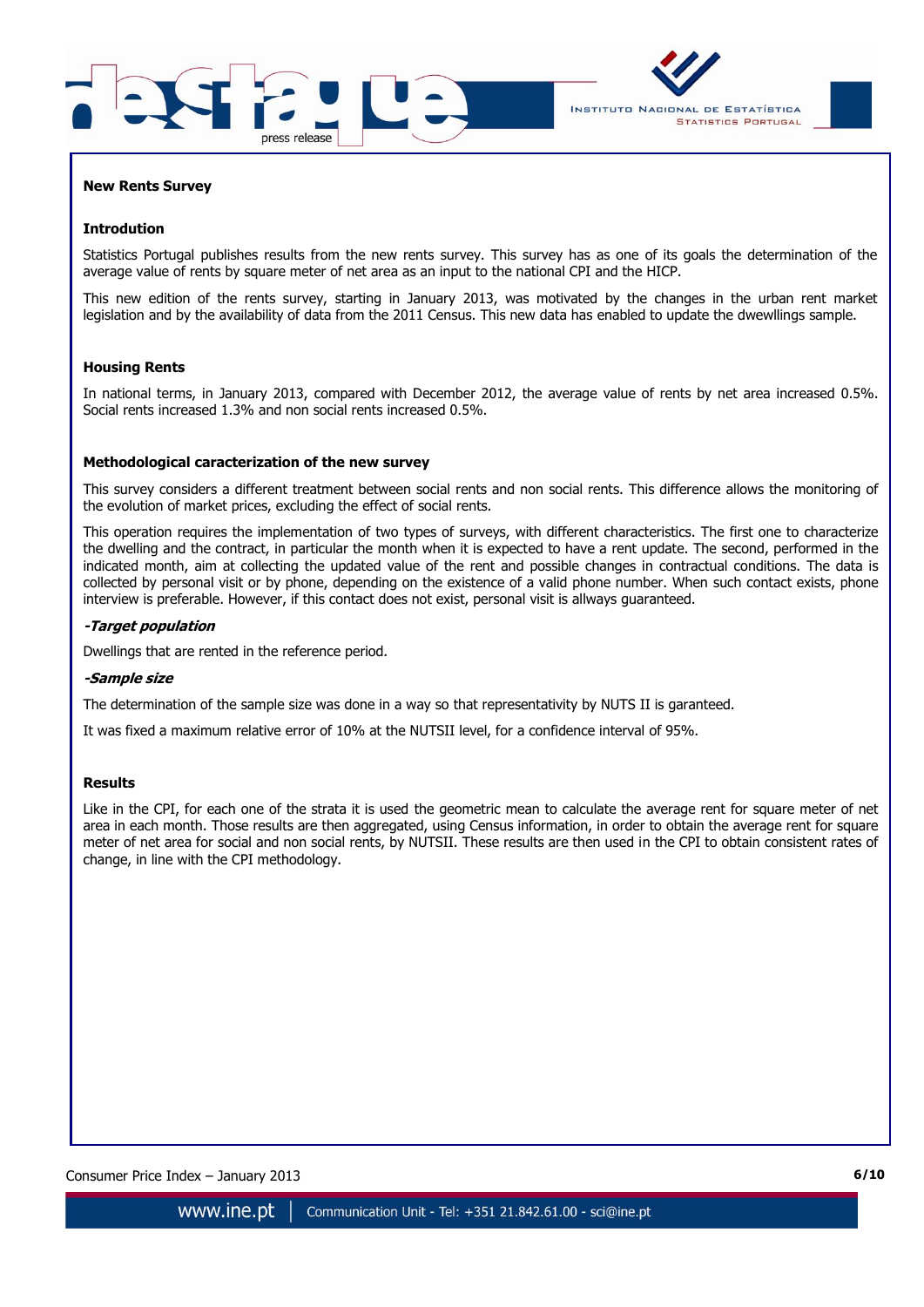



#### **Consumer Price Index**

The Consumer Price Index (CPI) measures the change over time of the prices of a certain basket of goods and services bought by a "typical" consumer. The CPI has been designed to capture price changes and not to measure price levels. The CPI 2012=100 weighting structure and the sample of goods and services included in the basket are a result of the combination of three fundamental sources of information recently made available: the 2011 Census, the Household Expenditure Survey 2010/2011 and the final 2010 and preliminary 2011 results of the Portuguese National Accounts. Administrative data at a more detailed level is also used.

From 2013 onwards the CPI will be updated every year in a more effective way with the most recent information on prices and quantities.

The CPI is compiled through the aggregation of seven regional price indexes and the goods and services included in the index are grouped according to the COICOP classification.

## **Table 1: CPI - COICOP<sup>1</sup> Divisions**

| 01 | Food and non-alcoholic beverages                                      |    | Transports                       |
|----|-----------------------------------------------------------------------|----|----------------------------------|
| 02 | Alcoholic beverages and tobacco                                       | 08 | Communications                   |
| 03 | Clothing and footwear                                                 | 09 | Recreation and culture           |
| 04 | Housing, water, electricity, gas and other fuels                      | 10 | Education                        |
| 05 | Furnishings, household equipment and routine maintenance of the house |    | Restaurants and hotels           |
| 06 | Health                                                                |    | Miscellaneous goods and services |

 $1$ COICOP: Classification Of Individual Consumption by Purpose

#### **Monthly rate**

The monthly rate is the change in the index of a certain month compared with the index of the previous month expressed as a percentage. Although up-to-date, this measure can be affected by seasonal and other effects.

#### **Annual rate**

The annual rate is the change in the index of a certain month compared with the index of the same month in the previous year expressed as a percentage. In the presence of a stable seasonal pattern, seasonal effects do not influence this measure.

#### **12-month average rate**

The 12-month average rate is the change in the average index of one year compared with the average index of the previous year expressed as a percentage. This moving average is less sensitive to transient changes in prices.

#### **Core inflation index (all items CPI excluding unprocessed food and energy products)**

The core inflation index is compiled by excluding the prices of unprocessed food and energy products from the all items CPI. The primary objective of this index is to capture the underlying inflation pressures in the economy.

### **Harmonised Index of Consumer Prices**

The Harmonised Index of Consumer Prices (HICP) is compiled in each member state of the European Union for the purposes of inflation comparisons across EU countries, as required by the Treaty on European Union<sup>1</sup>. This index plays an important role as a guideline for the achievement of the European System of Central Banks primary objective: price stability. In 1998, the European Central Bank adopted the HICP as "the most appropriate price measure" for its definition of price stability in the Euro area<sup>2</sup>.

The current HICP (2005 = 100) is produced in each Member State following a harmonized methodology developed by experts in the field of price statistics, under the Eurostat's "Price Statistics Working Group". From the methodological point of view, there are no major differences between the HICP and CPI. However, the different scope of coverage leads to differences in the weighting structure, mainly in Restaurants and hotels. This is mostly an effect of the inclusion of non-residents expenditure ("tourists") in the HICP and the corresponding exclusion from the CPI.

Additional information on the methodology of the HICP can be found on the Eurostat website at [http://epp.eurostat.ec.europa.eu/portal/page/portal/hicp/introduction.](http://epp.eurostat.ec.europa.eu/portal/page/portal/hicp/introduction)

Consumer Price Index – January 2013 **7/10 7/10**

 $\overline{\phantom{a}}$  , where the contract of the contract of the contract of the contract of the contract of the contract of the contract of the contract of the contract of the contract of the contract of the contract of the contr

www.ine.pt Communication Unit - Tel: +351 21.842.61.00 - sci@ine.pt

<sup>1 -</sup> Article 109j and protocol on the convergence criteria referred to in that article.

<sup>2 -</sup> "A stability oriented monetary policy strategy for the ESCB". ECB press notice released on 13 October 1998.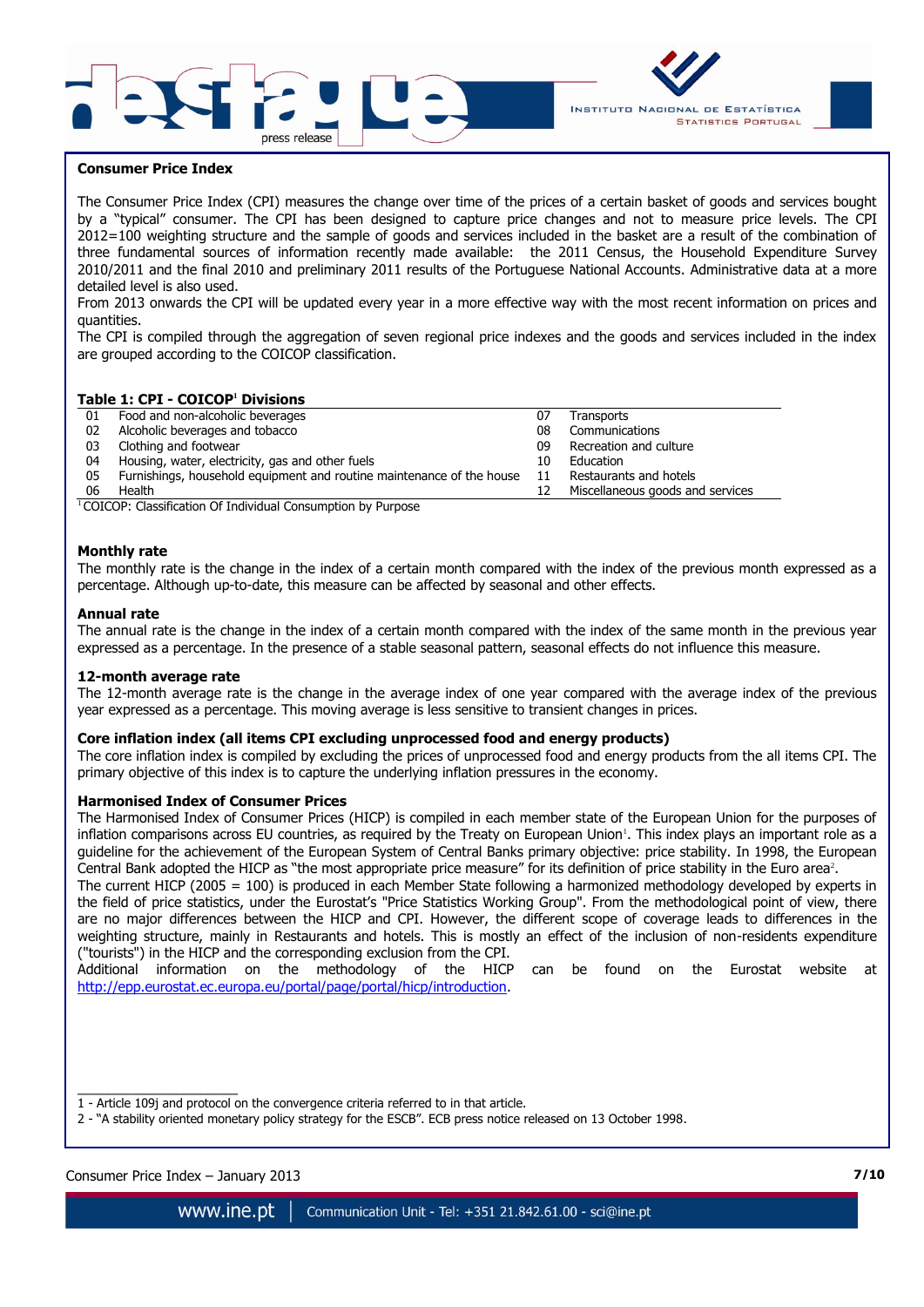



# **Table 2: CPI and HICP 2013 weighting structure**

|    | $COICOP1$ divisions                                                   | <b>CPI</b> | <b>HICP</b> |
|----|-----------------------------------------------------------------------|------------|-------------|
| 01 | Food and non-alcoholic beverages                                      | 196,1      | 191,1       |
| 02 | Alcoholic beverages and tobacco                                       | 35,8       | 35,4        |
| 03 | Clothing and footwear                                                 | 66,6       | 66,2        |
| 04 | Housing, water, electricity, gas and other fuels                      | 92,9       | 89,6        |
| 05 | Furnishings, household equipment and routine maintenance of the house | 63,8       | 62,5        |
| 06 | Health                                                                | 70,2       | 65,1        |
| 07 | Transport                                                             | 143,4      | 144,7       |
| 08 | Communication                                                         | 36,9       | 35,9        |
| 09 | Recreation and culture                                                | 78,6       | 68,5        |
| 10 | Education                                                             | 15,6       | 15,2        |
| 11 | Restaurants and hotels                                                | 94,9       | 123,0       |
| 12 | Miscellaneous goods and services                                      | 105,2      | 102,7       |
| 00 | All items                                                             | 1000.0     | 1000.0      |

<sup>1</sup> COICOP: Classification Of Individual Consumption by Purpose.

## **Presentation of data and rounding rules**

With the release of the January 2013 CPI indices are now published with base 100 in the year 2012. Due to rounding procedures, those indices may not reproduce exactly the published rates of change. However, one should bear in mind that the published rates keep unchanged.

The CPI series 2008 = 100 available at  $www.ine.pt$  will be replaced by the corresponding series with the reference period in  $2012 = 100.$ 

In this press release the descriptive analysis is based on rounded values to one decimal.

Consumer Price Index – January 2013 **8/10 8/10**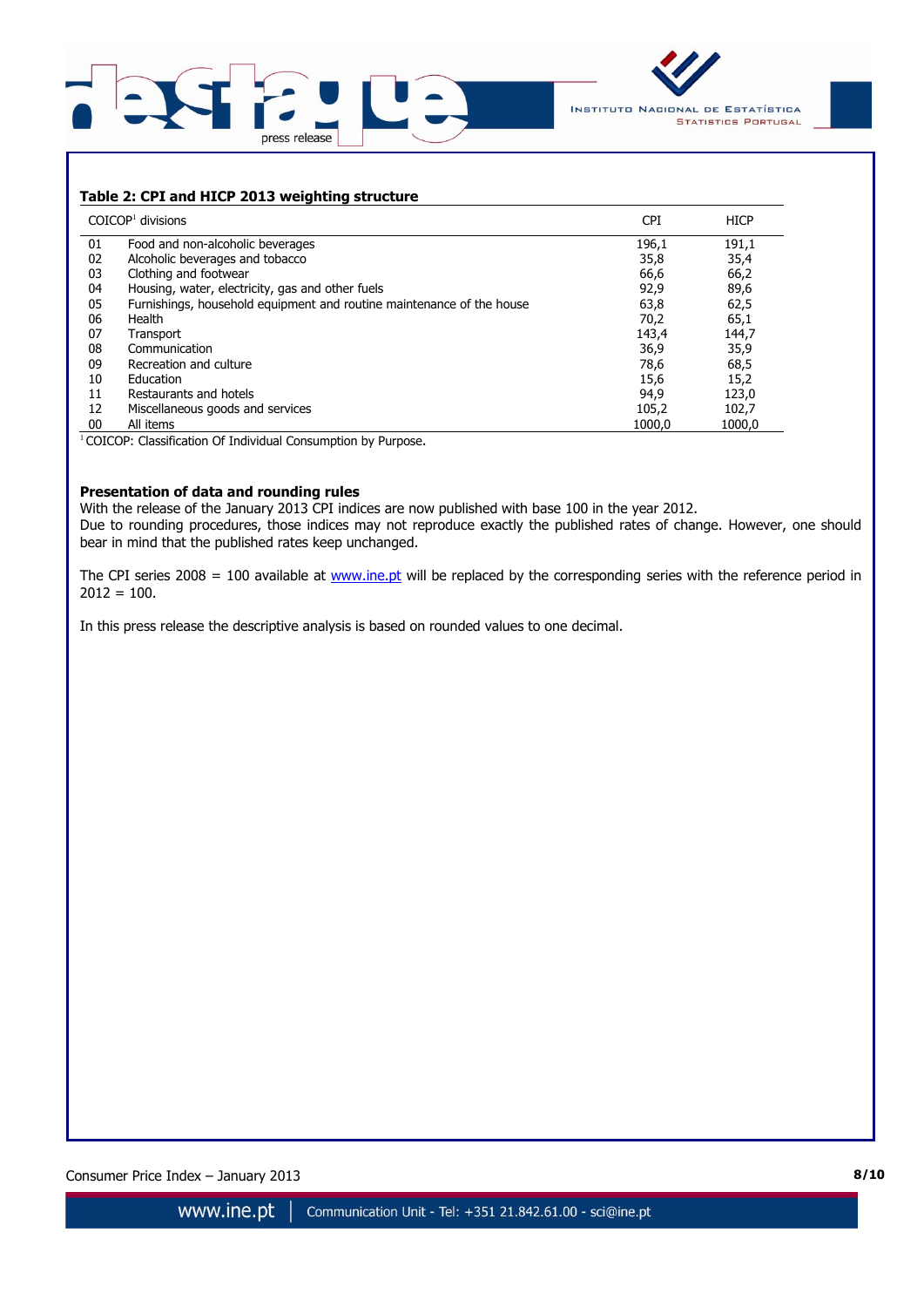

# CPI rate of change (index division and all items CPI)

| <b>Annexes:</b> | Index divisions <sup>(1)</sup>                                                              |      |                                                                    |       |         |                 |         |         |         |      |      |         |      |  |  |
|-----------------|---------------------------------------------------------------------------------------------|------|--------------------------------------------------------------------|-------|---------|-----------------|---------|---------|---------|------|------|---------|------|--|--|
|                 | 07<br>01<br>02<br>03<br>04<br>05<br>06<br>08<br>09<br>10<br>11<br>12<br>Annual average rate |      |                                                                    |       |         |                 |         |         |         |      |      |         |      |  |  |
|                 |                                                                                             |      |                                                                    |       |         |                 |         |         |         |      |      |         |      |  |  |
| 2010            | $-0.24$                                                                                     | 4.40 | $-1.66$                                                            | 4.43  | 1.60    | $-1.35$         | 4.55    | $-1.95$ | $-0.19$ | 2.77 | 1.23 | 0.53    | 1.40 |  |  |
| 2011            | 2.10                                                                                        | 7.94 | $-3.93$                                                            | 6.66  | 1.17    | 4.46            | 8.90    | 2.99    | 0.96    | 2.05 | 1.41 | 1.79    | 3.65 |  |  |
| 2012            | 3.20                                                                                        | 4.74 | $-5.24$                                                            | 8.72  | $-0.47$ | 0.35            | 3.27    | 0.46    | 0.91    | 1.50 | 4.47 | 1.11    | 2.77 |  |  |
|                 | Annual rate                                                                                 |      |                                                                    |       |         |                 |         |         |         |      |      |         |      |  |  |
| 2011 January    | 2.26                                                                                        | 6.15 | $-6.09$                                                            | 6.31  | 0.55    | 3.18            | 9.86    | 2.60    | 2.21    | 2.13 | 2.14 | 1.14    | 3.60 |  |  |
| February        | 2.38                                                                                        | 8.30 | $-8.45$                                                            | 6.12  | 0.78    | 3.33            | 9.58    | 3.13    | 1.77    | 2.11 | 1.94 | 1.35    | 3.56 |  |  |
| March           | 2.70                                                                                        | 8.78 | $-1.46$                                                            | 5.70  | 0.88    | 3.30            | 9.89    | 4.70    | 1.67    | 2.10 | 2.06 | 2.01    | 4.02 |  |  |
| April           | 2.38                                                                                        | 9.55 | $-1.50$                                                            | 5.55  | 1.06    | 3.81            | 10.34   | 4.34    | 1.55    | 2.16 | 1.64 | 1.95    | 4.04 |  |  |
| May             | 2.49                                                                                        | 9.47 | $-2.02$                                                            | 5.36  | 1.32    | 3.52            | 9.51    | 3.97    | 1.76    | 2.15 | 1.30 | 2.14    | 3.84 |  |  |
| June            | 1.64                                                                                        | 9.71 | $-2.55$                                                            | 5.31  | 1.39    | 2.61            | 8.72    | 3.29    | 1.31    | 2.18 | 1.32 | 2.01    | 3.41 |  |  |
| July            | 1.71                                                                                        | 8.87 | $-6.93$                                                            | 4.78  | 1.66    | 4.64            | 8.03    | 2.52    | 0.86    | 2.17 | 1.05 | 2.14    | 3.15 |  |  |
| August          | 1.37                                                                                        | 8.01 | $-11.96$                                                           | 4.80  | 1.37    | 4.49            | 8.56    | 2.51    | 0.50    | 2.23 | 1.03 | 2.09    | 2.91 |  |  |
| September       | 1.82                                                                                        | 7.34 | $-1.71$                                                            | 4.71  | 1.43    | 5.81            | 9.21    | 2.39    | $-0.15$ | 2.13 | 1.25 | 2.02    | 3.55 |  |  |
| October         | 2.18                                                                                        | 7.24 | $-1.51$                                                            | 10.70 | 1.39    | 5.94            | 8.98    | 2.12    | $-0.16$ | 1.82 | 0.95 | 1.79    | 4.20 |  |  |
| November        | 2.06                                                                                        | 6.50 | $-1.52$                                                            | 10.55 | 1.23    | 5.49            | 8.19    | 2.14    | $-0.20$ | 1.74 | 1.03 | 1.39    | 3.93 |  |  |
| December        | 2.20                                                                                        | 5.59 | $-3.80$                                                            | 9.90  | 0.97    | 7.46            | 6.06    | 2.23    | 0.50    | 1.74 | 1.20 | 1.52    | 3.61 |  |  |
| 2012 January    | 3.32                                                                                        | 4.48 | $-3.59$                                                            | 9.57  | $-0.03$ | 5.85            | 4.50    | 0.34    | $-0.41$ | 1.63 | 3.36 | 1.70    | 3.51 |  |  |
| February        | 3.44                                                                                        | 2.45 | $-2.73$                                                            | 9.61  | $-0.39$ | 4.19            | 5.14    | 0.12    | 0.45    | 1.60 | 4.01 | 1.75    | 3.60 |  |  |
| March           | 2.92                                                                                        | 4.43 | $-5.97$                                                            | 9.77  | $-0.34$ | 3.47            | 4.70    | 0.31    | $-0.14$ | 1.58 | 3.79 | 1.29    | 3.15 |  |  |
| April           | 2.83                                                                                        | 4.81 | $-5.89$                                                            | 9.90  | $-0.25$ | 2.41            | 3.69    | 0.25    | 0.44    | 1.56 | 4.27 | 1.44    | 3.01 |  |  |
| May             | 2.64                                                                                        | 4.89 | $-5.47$                                                            | 10.04 | $-0.22$ | 0.67            | 2.72    | $-0.07$ | $-0.04$ | 1.55 | 4.65 | 1.41    | 2.70 |  |  |
| June            | 3.34                                                                                        | 4.72 | $-5.31$                                                            | 10.04 | $-0.60$ | $-0.15$         | 2.31    | 0.73    | 0.50    | 1.52 | 4.62 | 1.27    | 2.71 |  |  |
| July            | 4.04                                                                                        | 5.78 | $-5.00$                                                            | 10.35 | $-0.80$ | $-2.06$         | 2.10    | 0.47    | 0.89    | 1.52 | 4.98 | 0.85    | 2.77 |  |  |
| August          | 3.27                                                                                        | 5.22 | $-4.30$                                                            | 10.47 | $-0.55$ | $-2.03$         | 3.84    | 0.50    | 1.33    | 1.42 | 5.08 | 1.04    | 3.08 |  |  |
| September       | 2.93                                                                                        | 5.14 | $-7.35$                                                            | 10.85 | $-0.75$ | $-1.80$         | 3.78    | 0.67    | 2.17    | 1.48 | 4.87 | 0.94    | 2.88 |  |  |
| October         | 3.18                                                                                        | 5.18 | $-5.79$                                                            | 4.88  | $-0.62$ | $-2.23$         | 3.27    | 0.69    | 1.87    | 1.33 | 4.76 | 0.60    | 2.13 |  |  |
| November        | 3.29                                                                                        | 4.92 | $-5.59$                                                            | 4.81  | $-0.65$ | $-2.00$         | 1.64    | 0.69    | 2.05    | 1.43 | 4.72 | 0.67    | 1.89 |  |  |
| December        | 3.21                                                                                        | 4.79 | $-4.84$                                                            | 5.02  | $-0.45$ | $-1.77$         | 1.67    | 0.78    | 1.81    | 1.42 | 4.53 | 0.36    | 1.92 |  |  |
| 2013 January    | 2.29                                                                                        | 5.00 | $-5.19$                                                            | 3.60  | $-0.41$ | $-3.01$         | $-1.42$ | $-1.45$ | 2.08    | 1.44 | 2.15 | $-0.36$ | 0.17 |  |  |
| <b>Symbols:</b> | f<br>estimated                                                                              |      | Po provisional                                                     |       |         | x not available |         |         |         |      |      |         |      |  |  |
| Note:           |                                                                                             |      | (1) The names of the divisions are given in the explanatory notes. |       |         |                 |         |         |         |      |      |         |      |  |  |
| Source:         | INE - Portugal                                                                              |      |                                                                    |       |         |                 |         |         |         |      |      |         |      |  |  |

Consumer Price Index – January 2013 **9/10**

www.ine.pt Communication Unit - Tel: +351 21.842.61.00 - sci@ine.pt